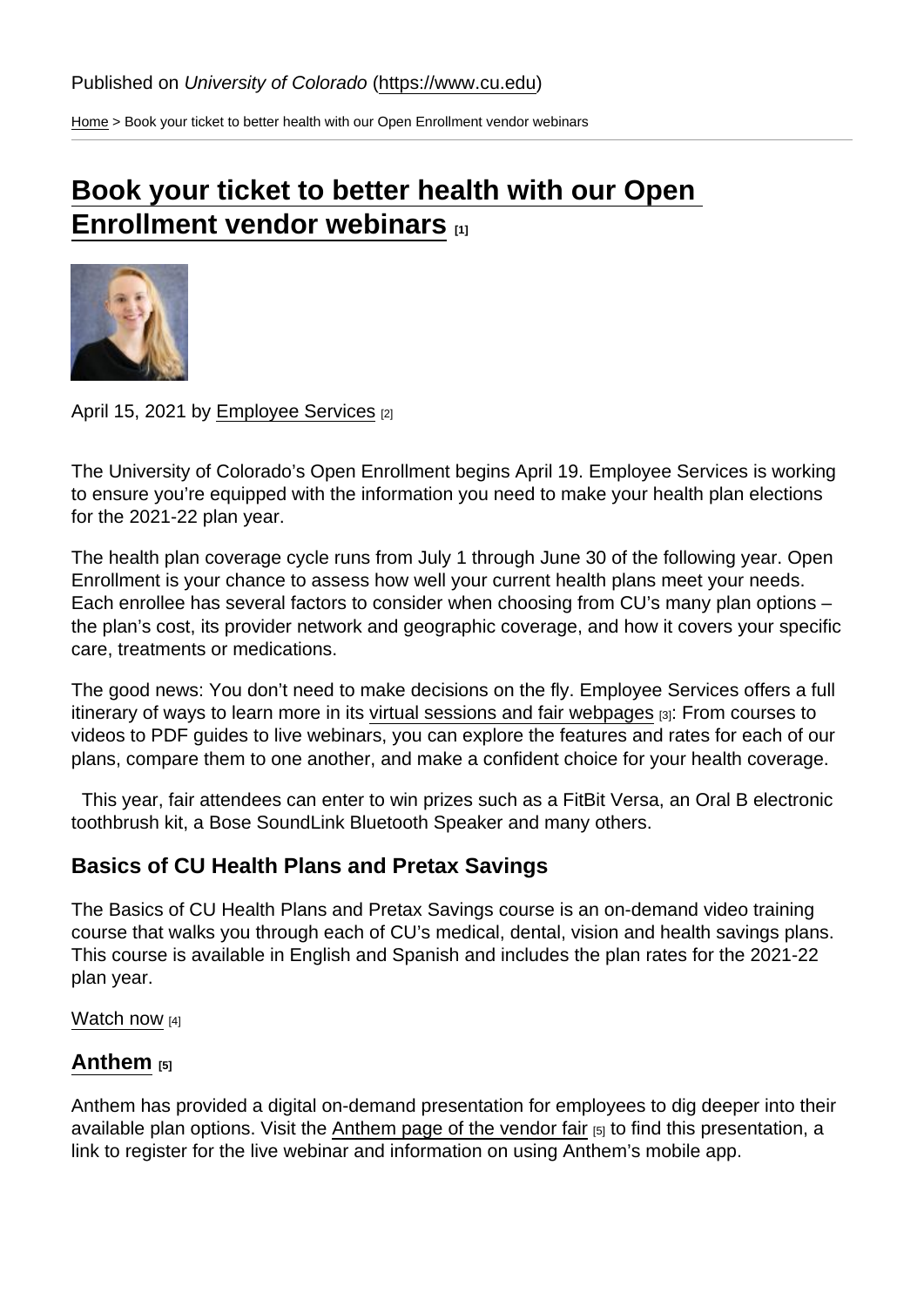## [Learn more](https://www.cu.edu/employee-services/open-enrollment/sessions-fairs/anthem-blue-cross-blue-shield) [5]

You can also attend a live webinar at 3 p.m. April 30. Meet with Anthem representatives, discover what Anthem-provided CU Health Plans have to offer and ask questions.

## [Register now](https://cusystem.zoom.us/webinar/register/WN_2ve0SUYzSYCy8mn4xg7P3w) [6]

## [Kaiser Permanente](https://www.cu.edu/employee-services/open-enrollment/sessions-fairs/kaiser-permanente) [7]

[CU Health Plan - Kaiser](https://www.cu.edu/employee-services/open-enrollment/current-employees/medical-plans/kaiser) [8] is rolling out several significant network changes for the 2021-22 plan year. On the [Kaiser vendor fair page](https://www.cu.edu/employee-services/open-enrollment/sessions-fairs/kaiser-permanente)  $[7]$ , you can find two on-demand presentations – a short 8-minute video highlighting only this year's changes, plus a longer 15-minute video that explores the finer details of the Kaiser health plan.

Some key changes:

- Kaiser has consolidated into a single statewide network
- The availability of in-home or in-office urgent care
- Two new healthcare facilities added to the Kaiser network

#### [Learn more](https://www.cu.edu/employee-services/open-enrollment/sessions-fairs/kaiser-permanente) [7]

Catch Kaiser's webinar at 4 p.m. April 29. Meet with Kaiser Permanente representatives and discover what [CU Health Plan - Kaiser](https://www.cu.edu/employee-services/open-enrollment/current-employees/medical-plans/kaiser) [8] has to offer, learn about new features and ask questions.

[Register now](https://cusystem.zoom.us/webinar/register/WN_gsTnzIRrQEmPUDh4NoNiOw) [9]

## [Delta Dental](https://www.cu.edu/employee-services/open-enrollment/sessions-fairs/delta-dental) [10]

Visit the [Delta vendor fair page](https://www.cu.edu/employee-services/open-enrollment/sessions-fairs/delta-dental) [10] for a library of PDF guides that detail each plan, plus informational flyers that introduce important features such as the Right Start 4 Kids program, the connection between oral health and whole-body health, using the mobile app and more.

Delta has expanded one of its covered services this year – twice annual fluoride treatments are now available to all enrollees, not just children 17 years old and younger.

#### [Learn more](https://www.cu.edu/employee-services/open-enrollment/sessions-fairs/delta-dental) [10]

Meet with Delta Dental representatives at 2 p.m. April 29 and discover what CU's dental plans have to offer and ask questions.

#### [Register now](https://cusystem.zoom.us/webinar/register/WN_22Kjc1AuTHOOmw0LDgYgzQ) [11]

# CVS Caremark Pharmacy

Enrollees in Anthem-administered health plans will use CVS Caremark for their prescription drug needs. To discover more about the prescription coverage, rates and services you can expect, CVS has provided a library of short topic-focused videos and PDF guides for your benefit. Topics include: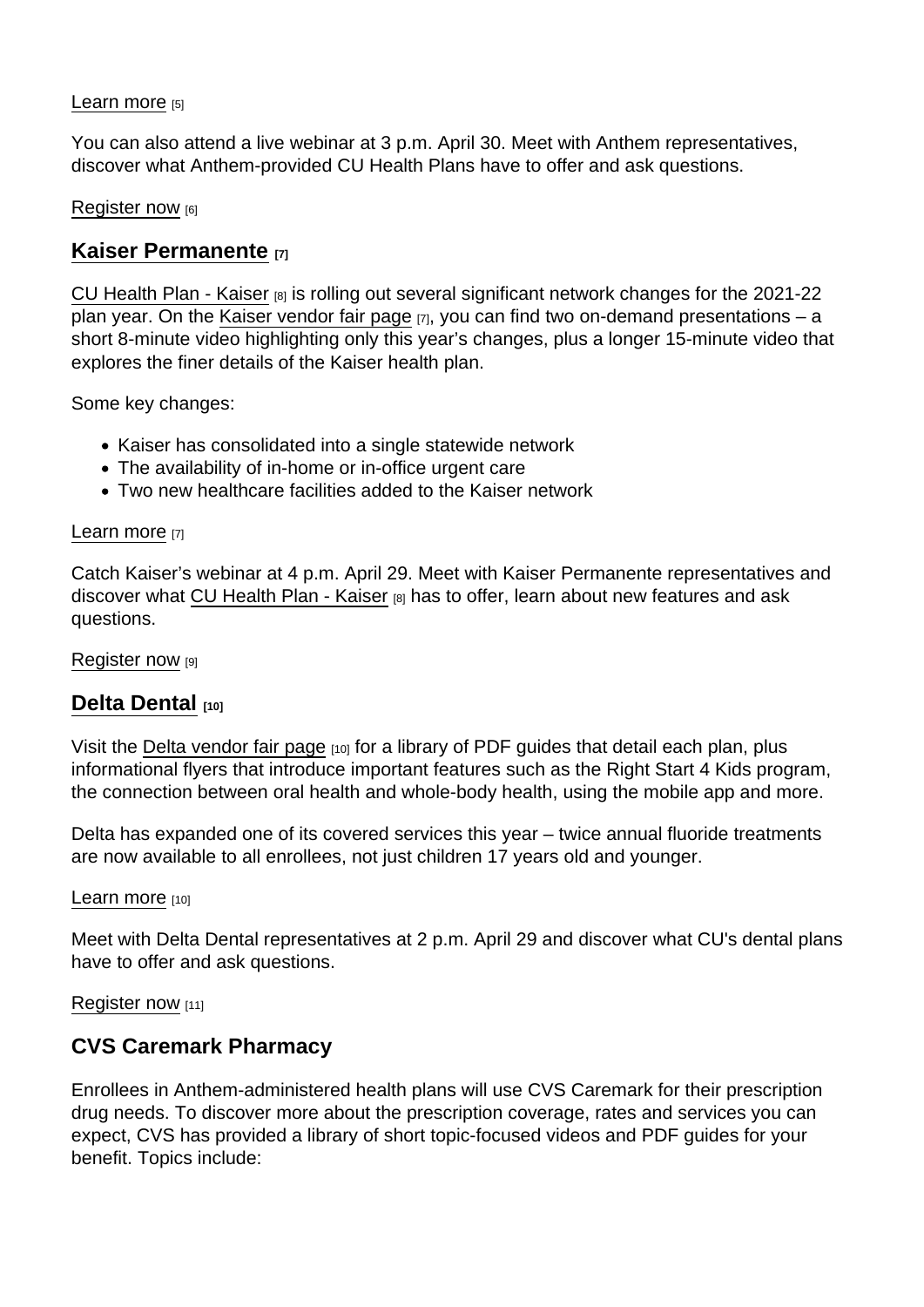- Drug cost comparisons
- Specialty prescriptions
- Prior authorizations
- Using CVS's digital tools
- And more

## [Learn more](https://www.cu.edu/employee-services/open-enrollment/sessions-fairs/cvs-caremark) [12]

# [Optum](https://www.cu.edu/employee-services/open-enrollment/sessions-fairs/optum) [13] and ASI Flex (Savings accounts)

CU also offers pre-tax savings options for employees to set aside money for health and dependent care costs. There are two key options serviced by two providers.

A Health Savings Account (HSA) , administered by Optum, allows enrollees to save pre-tax money for qualified health expenses. These accounts are available only to those enrolled in CU Health Plan – High Deductible, and the money rolls over from one plan year to the next. The money is yours, just like a personal savings account, to continue saving or spend on qualified medical expenses.

The [Optum vendor fair page](https://www.cu.edu/employee-services/open-enrollment/sessions-fairs/optum) [13] features a slate of videos, digital guides and interactive online tools. You can also connect with Optum's online library of resources (many available in Spanish as well as English). Topics include:

- Introduction to HSAs
- What counts as a qualified medical expense?
- HSA calculator
- Navigating tax time
- And more

## [Learn more](https://www.cu.edu/employee-services/open-enrollment/sessions-fairs/optum) [13]

Flexible Spending Accounts (FSAs) are administered by ASI Flex and include two options – a Health Care FSA to cover medical expenses or a Dependent Care FSA to cover childcare and qualifying adult/elder care. These accounts, open to all benefits-eligible employees, are use-it-or-lose-it accounts.

You must spend the balance of your FSA within the allotted deadlines or forfeit any unused funds.

On the [ASI Flex vendor fair page](https://www.cu.edu/employee-services/open-enrollment/sessions-fairs/asi-flex) [14], you can learn more about the Health Care FSA compared to the Dependent Care FSA and access informational videos, FAQs and PDF guides covering:

- What is an FSA?
- Overviews of the Health Care and Dependent Care FSA options
- Eligible expense worksheets
- A list of qualifying over-the-counter products
- And more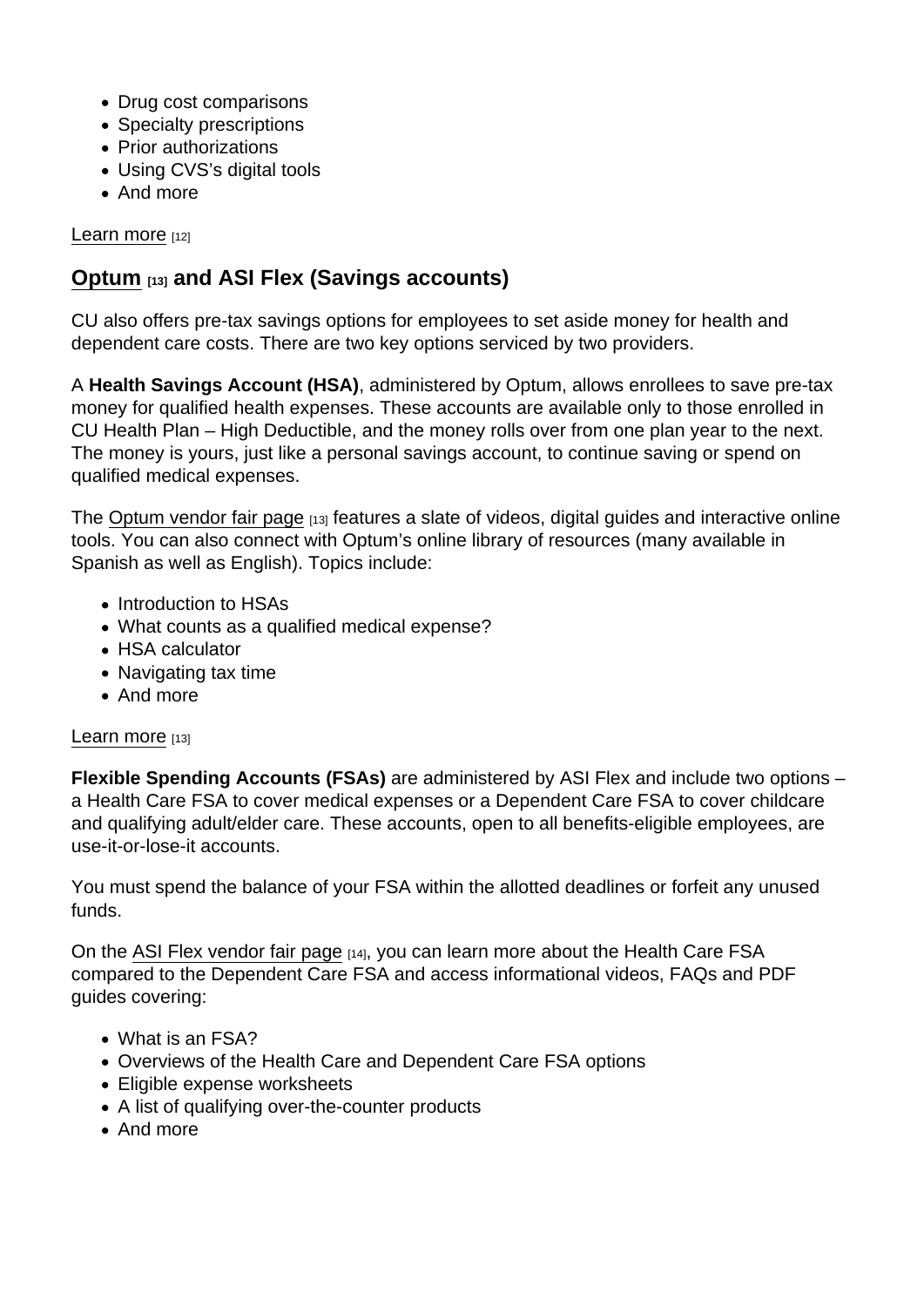## [Learn more](https://www.cu.edu/employee-services/open-enrollment/sessions-fairs/asi-flex) [14]

# PERA Pre-Retirement Planning Webinar

If you're enrolled in a PERA retirement plan, there are steps you can take during Open Enrollment to increase your PERA benefits in retirement. If you are planning to retire in the next 1-7 years, this webinar can teach you how making certain health plan changes can increase your Highest Average Salary – and thus your total PERA benefit in retirement. The webinar will also cover budgeting for retirement and additional benefits in the PERA system.

[Register now](https://cusystem.zoom.us/webinar/register/WN_YbX_dIw7SnuYxDLMtEK6YA) [15]

More from the vendor fair…

We've included the biggest highlights of this year's vendor fair, here, but we also have resources from other providers:

[The Standard Insurance](https://www.cu.edu/employee-services/open-enrollment/sessions-fairs/standard-insurance)  $_{[16]}$  – CU's disability and life insurance administrator [Sleepio](https://www.cu.edu/employee-services/open-enrollment/sessions-fairs/sleepio)  $[17]$  – the digital sleep-improvement program [Foodsmart](https://www.cu.edu/open-enrollment/sessions-fairs/foodsmart)  $_{[18]}$  – a virtual nutrition and meal planning network

Check out the [vendor fair page](https://www.cu.edu/employee-services/open-enrollment-sessions-fairs) [19] to explore your options.

#### [Learn more](https://www.cu.edu/) [20]

[open enrollment](https://www.cu.edu/blog/work-life/tag/open-enrollment) [21], [medical](https://www.cu.edu/blog/work-life/tag/medical) [22], [Delta Dental](https://www.cu.edu/blog/work-life/tag/delta-dental) [23], [dental](https://www.cu.edu/blog/work-life/tag/dental) [24], [Vision](https://www.cu.edu/blog/work-life/tag/vision) [25], [CU Health Plans](https://www.cu.edu/blog/work-life/tag/cu-health-plans) [26], [health care](https://www.cu.edu/blog/work-life/tag/health-care) [27], [health savings account](https://www.cu.edu/blog/work-life/tag/health-savings-account) [28], [flexible spending accounts](https://www.cu.edu/blog/work-life/tag/flexible-spending-accounts) [29] Display Title:

Book your ticket to better health with our Open Enrollment vendor webinars Send email when Published:

No

Source URL: https://www.cu.edu/blog/work-life/book-your-ticket-better-health-our-open-enrollmentvendor-webinars

Links

[1] https://www.cu.edu/blog/work-life/book-your-ticket-better-health-our-open-enrollment-vendor-webinars [2] https://www.cu.edu/blog/work-life/author/34887

[3] https://www.cu.edu/employee-services/open-enrollment/sessions

[4] https://www.cu.edu/employee-services/benefits-wellness/basics-cu-health-plans-and-pretaxsavings%20

[5] https://www.cu.edu/employee-services/open-enrollment/sessions-fairs/anthem-blue-cross-blue-shield

- [6] https://cusystem.zoom.us/webinar/register/WN\_2ve0SUYzSYCy8mn4xg7P3w
- [7] https://www.cu.edu/employee-services/open-enrollment/sessions-fairs/kaiser-permanente
- [8] https://www.cu.edu/employee-services/open-enrollment/current-employees/medical-plans/kaiser
- [9] https://cusystem.zoom.us/webinar/register/WN\_gsTnzIRrQEmPUDh4NoNiOw
- [10] https://www.cu.edu/employee-services/open-enrollment/sessions-fairs/delta-dental
- [11] https://cusystem.zoom.us/webinar/register/WN\_22Kjc1AuTHOOmw0LDgYgzQ
- [12] https://www.cu.edu/employee-services/open-enrollment/sessions-fairs/cvs-caremark
- [13] https://www.cu.edu/employee-services/open-enrollment/sessions-fairs/optum
- [14] https://www.cu.edu/employee-services/open-enrollment/sessions-fairs/asi-flex
- [15] https://cusystem.zoom.us/webinar/register/WN\_YbX\_dIw7SnuYxDLMtEK6YA
- [16] https://www.cu.edu/employee-services/open-enrollment/sessions-fairs/standard-insurance